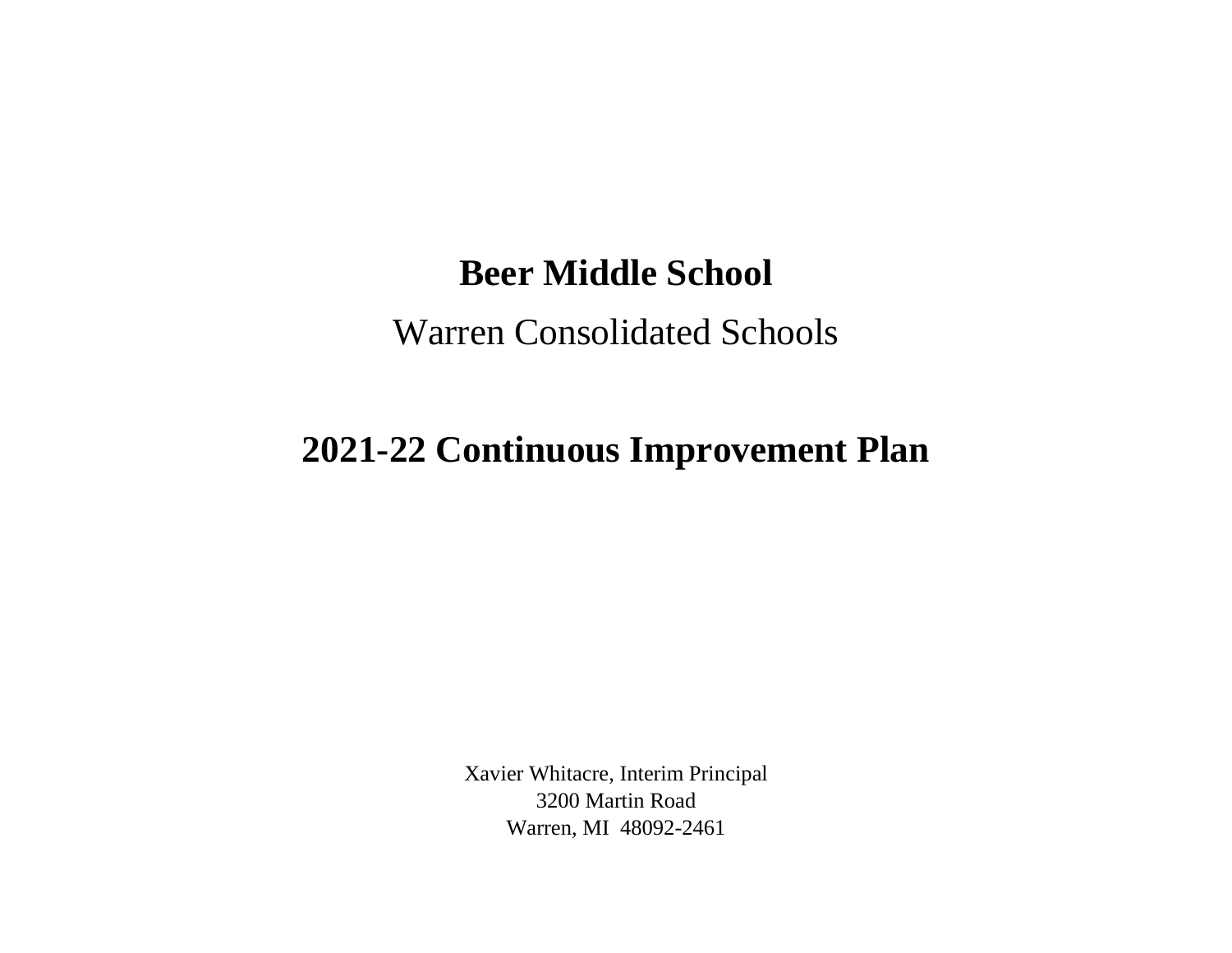**Using your building's data story and equity reflection, review your current improvement plan. Does this new information on equity lead to adjusting or adding any additional strategies or activities to your improvement plan? Indicate your goals below and any revisions for 2021-2022.**

| Goal 1                                                                       |                                                                                                                    |  |
|------------------------------------------------------------------------------|--------------------------------------------------------------------------------------------------------------------|--|
| All students will meet or exceed state standards in Mathematics achievement. |                                                                                                                    |  |
|                                                                              |                                                                                                                    |  |
| <b>SMART Goal Language</b>                                                   |                                                                                                                    |  |
|                                                                              | 47% of All Students will demonstrate a proficiency of skills in Mathematics by 06/30/2025 as measured by the state |  |
|                                                                              | assessment.                                                                                                        |  |
| <b>Continuation Goal</b>                                                     | Yes                                                                                                                |  |
| (Yes or No)                                                                  |                                                                                                                    |  |
|                                                                              |                                                                                                                    |  |
|                                                                              |                                                                                                                    |  |
| <b>Additional Strategies</b>                                                 |                                                                                                                    |  |
|                                                                              |                                                                                                                    |  |
|                                                                              |                                                                                                                    |  |
|                                                                              |                                                                                                                    |  |
| <b>Additional Activities</b>                                                 |                                                                                                                    |  |
|                                                                              |                                                                                                                    |  |
|                                                                              |                                                                                                                    |  |
| <b>Title I Funding Source</b>                                                |                                                                                                                    |  |
| <b>Update (must match Title</b>                                              |                                                                                                                    |  |
| I budget)                                                                    |                                                                                                                    |  |
|                                                                              |                                                                                                                    |  |
| <b>Other Funding Sources</b>                                                 |                                                                                                                    |  |
| <b>Update</b>                                                                |                                                                                                                    |  |
|                                                                              |                                                                                                                    |  |
|                                                                              |                                                                                                                    |  |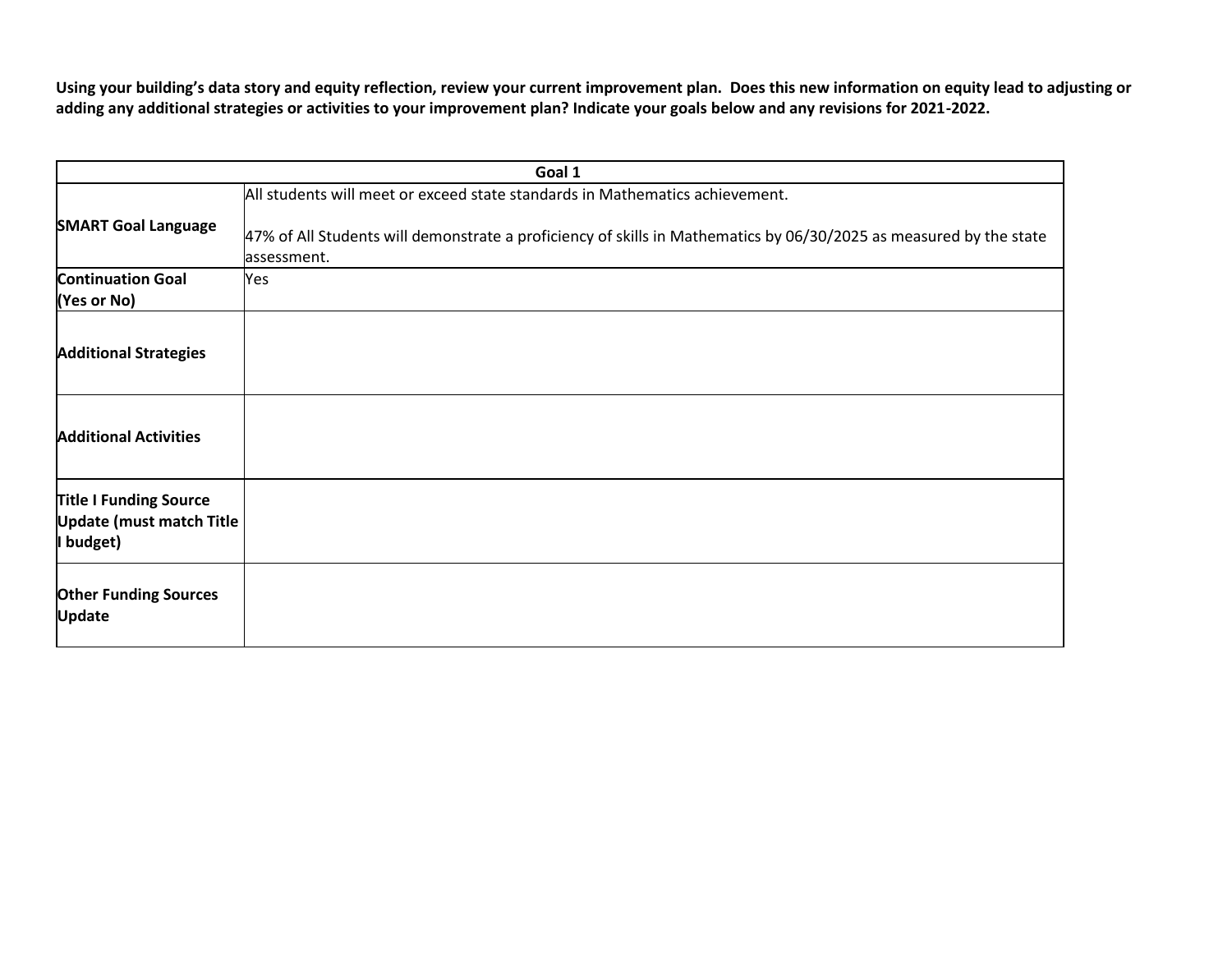| Goal 2                                                                 |                                                                                                                                             |  |
|------------------------------------------------------------------------|---------------------------------------------------------------------------------------------------------------------------------------------|--|
|                                                                        | All students will meet or exceed state standards in English Language Arts achievement.                                                      |  |
| <b>SMART Goal Language</b>                                             | 60% of All Students will demonstrate a proficiency of skills in English Language Arts by 06/30/2025 as measured by the<br>state assessment. |  |
| <b>Continuation Goal</b><br>(Yes or No)                                | Yes                                                                                                                                         |  |
| <b>Additional Strategies</b>                                           |                                                                                                                                             |  |
| <b>Additional Activities</b>                                           |                                                                                                                                             |  |
| <b>Title I Funding Source</b><br>Update (must match Title I<br>budget) |                                                                                                                                             |  |
| <b>Other Funding Sources</b><br><b>Update</b>                          |                                                                                                                                             |  |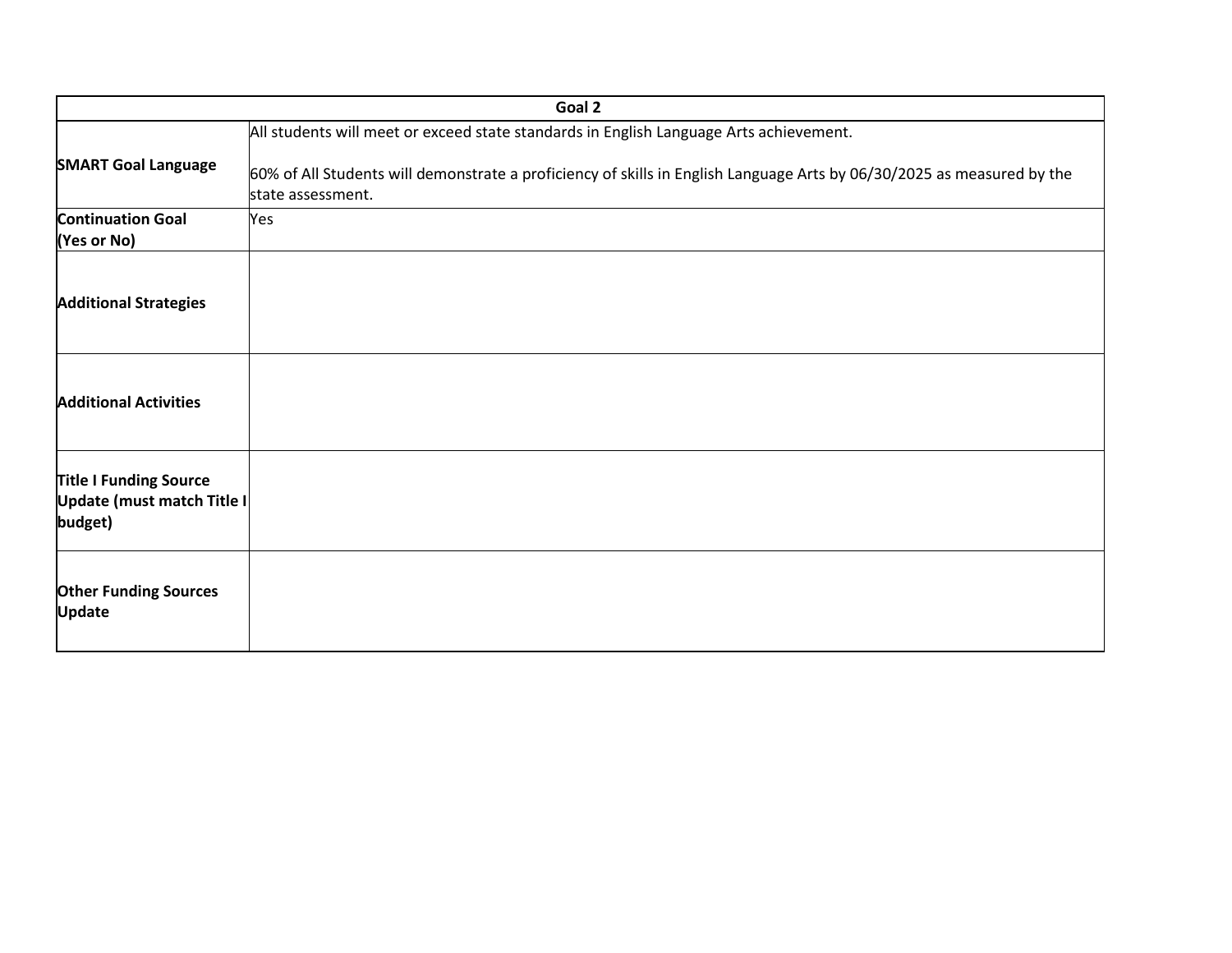|                                                                               | Goal 3                                                                                                                                                                                                                                                                                                                                                                                                               |
|-------------------------------------------------------------------------------|----------------------------------------------------------------------------------------------------------------------------------------------------------------------------------------------------------------------------------------------------------------------------------------------------------------------------------------------------------------------------------------------------------------------|
|                                                                               | Beer Middle School Staff will utilize a system of Multi-Tiered Supports for Tier II and Tier III Interventions.                                                                                                                                                                                                                                                                                                      |
| <b>SMART Goal Language</b>                                                    | Collaborate to continue the implementation and refinement of the school-wide MTSS model (with Positive<br>Behavioral Intervention Supports component) by 06/30/2025 as measured by achieving yearly State targets in all<br>content areas. Collaborate to support and engage families as partners in each level of the System of Support<br>by 06/30/2025 as measured by parent/family surveys and event attendance. |
| <b>Continuation Goal</b><br>(Yes or No)                                       | Yes                                                                                                                                                                                                                                                                                                                                                                                                                  |
| <b>Additional Strategies</b>                                                  |                                                                                                                                                                                                                                                                                                                                                                                                                      |
| <b>Additional Activities</b>                                                  | Trauma training<br>Equity training<br>Mindfulness training<br>PBIS supplies and changes<br>Resources for social and emotional learning, events, clubs and activities                                                                                                                                                                                                                                                 |
| <b>Title I Funding Source</b><br><b>Update (must match Title</b><br>I budget) | Social and emotional training, learning, events, clubs, and activities                                                                                                                                                                                                                                                                                                                                               |
| <b>Other Funding Sources</b><br>Update                                        | General Fund<br><b>Boosters</b>                                                                                                                                                                                                                                                                                                                                                                                      |